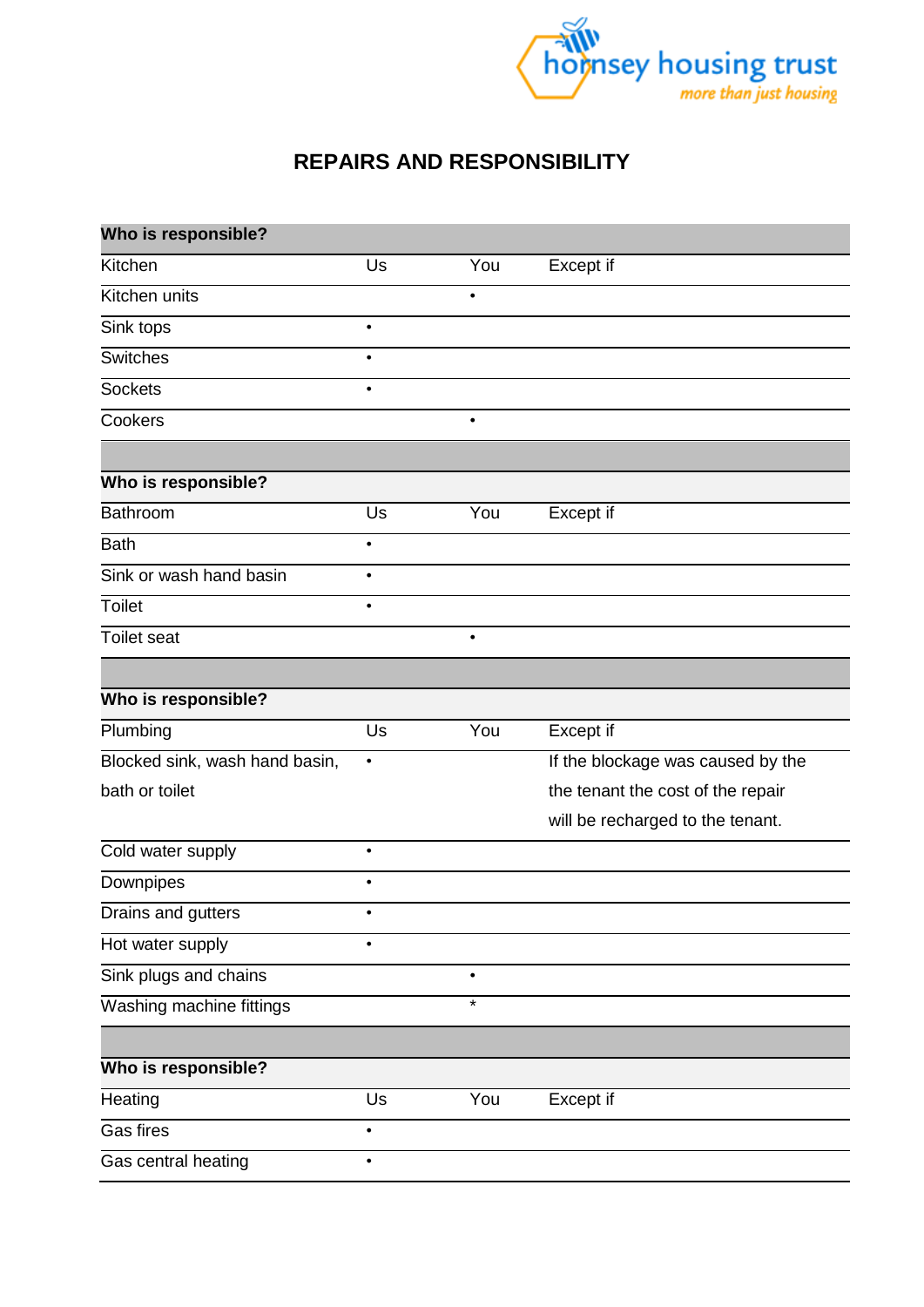

Electric heating systems •

Heating installed by you.

| Who is responsible?   |           |                        |                                                                                                         |
|-----------------------|-----------|------------------------|---------------------------------------------------------------------------------------------------------|
| Windows               | Us        | You                    | Except if                                                                                               |
| Glass                 |           |                        | Unless you can prove that the glass was<br>broken by vandalism and provide a crime<br>reference number. |
| Window frames         | $\bullet$ |                        |                                                                                                         |
| Window handles        |           |                        |                                                                                                         |
| Window catches        | $\bullet$ |                        |                                                                                                         |
| Window locks          | $\bullet$ |                        | Only if fitted by us                                                                                    |
|                       |           |                        |                                                                                                         |
| Who is responsible?   |           |                        |                                                                                                         |
| Doors                 | Us        | You                    | Except if                                                                                               |
| Doors to the property | $\bullet$ |                        |                                                                                                         |
| Doors to flat         | $\bullet$ |                        |                                                                                                         |
| Locks                 | $\bullet$ |                        | If fitted by us                                                                                         |
| Internal doors        |           | $\bullet$              |                                                                                                         |
| Door entry systems    | $\bullet$ |                        |                                                                                                         |
| Door bells            |           | $\bullet$              |                                                                                                         |
| Door chains           |           | $\bullet$              |                                                                                                         |
| Keys                  |           | $\bullet$              |                                                                                                         |
|                       |           |                        |                                                                                                         |
| Who is responsible?   |           |                        |                                                                                                         |
| Electrical            | Us        | You                    | Except if                                                                                               |
| TV aerial             | $\bullet$ |                        | Only if installed by us                                                                                 |
| Immersion heater      |           |                        |                                                                                                         |
| Light fittings        | $\bullet$ |                        | If fitted by us. Does not include bulbs.                                                                |
|                       |           |                        | bulbs, shades, table lamp                                                                               |
| <b>Extractor fans</b> | $\bullet$ |                        |                                                                                                         |
| Smoke detectors       |           |                        | Tenant responsible for battery replacement.                                                             |
|                       |           | $(\boldsymbol{\cdot})$ | Batteries to last for approx. 3 years.                                                                  |
| <b>Sockets</b>        |           |                        |                                                                                                         |
| <b>Switches</b>       | $\bullet$ |                        |                                                                                                         |
| Plugs                 |           |                        |                                                                                                         |